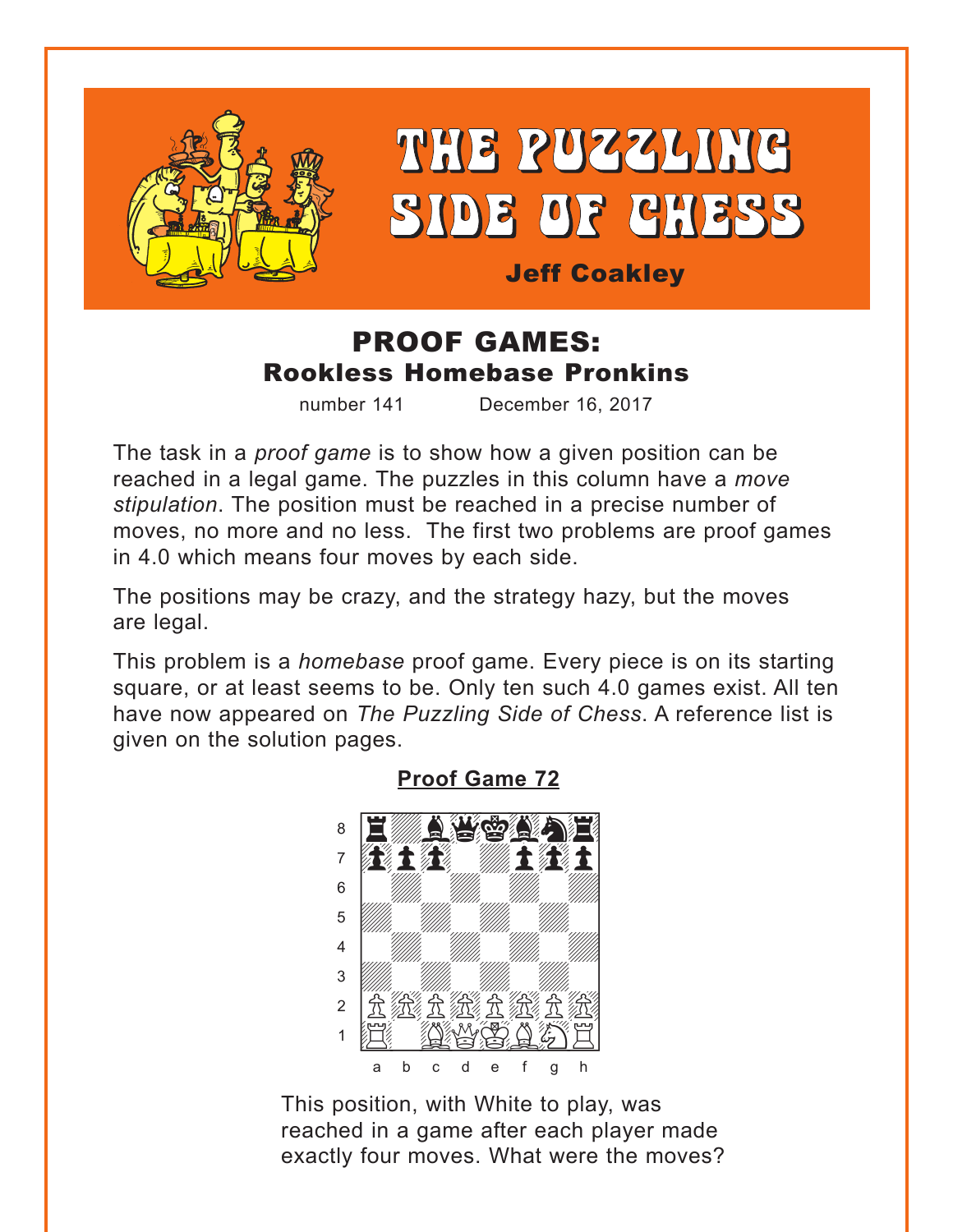<span id="page-1-0"></span>

Scrutiny of tiny details.

**Proof Game 73** 



This position was reached after Black's fourth turn. What were the moves?

A synthetic game is similar to a proof game. But instead of finding the move sequence that leads to a given position, the task is to compose a game that ends with a particular move.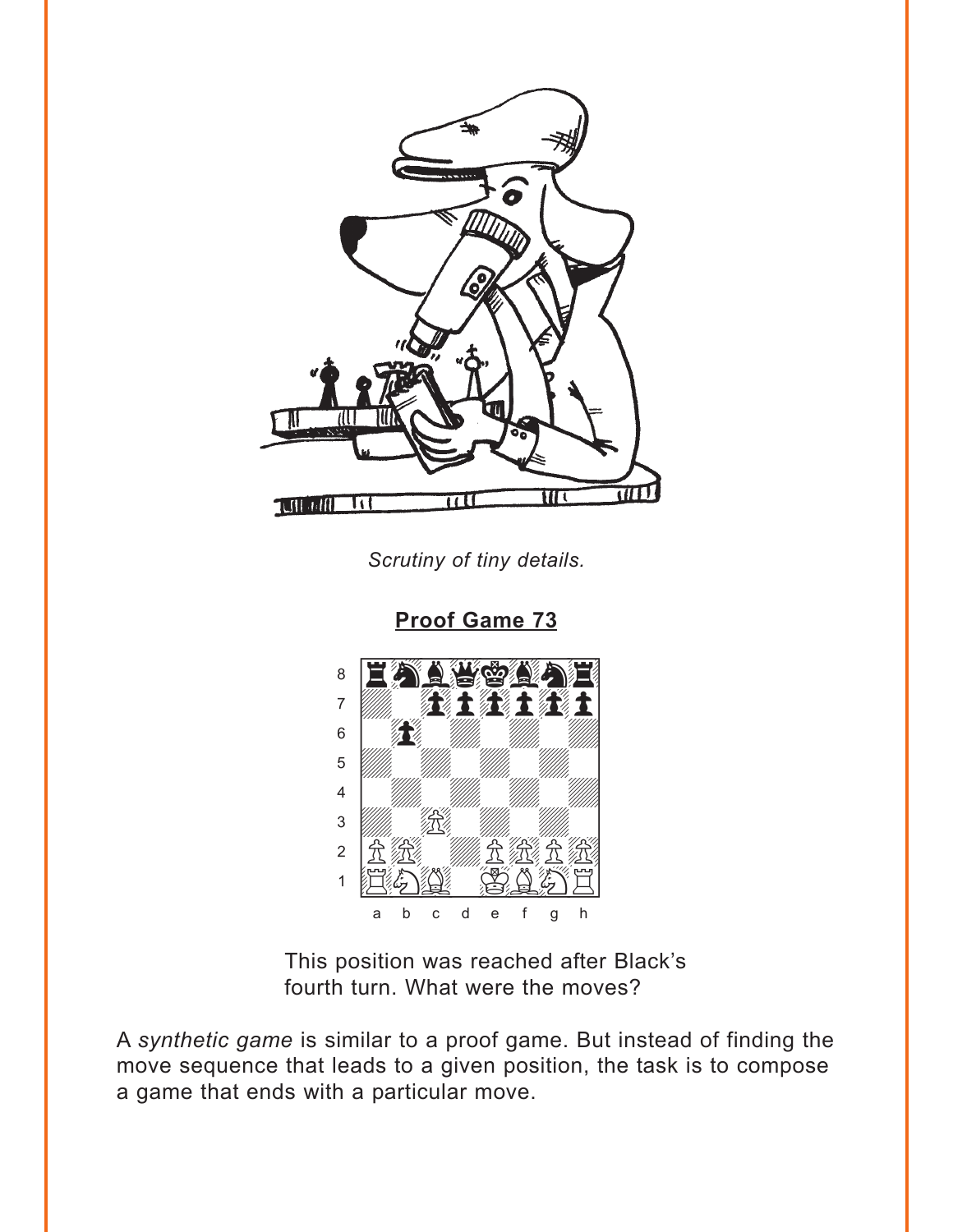#### **[Synthetic Game 34](#page-6-0)**

<span id="page-2-0"></span>

Compose a game that ends with the move **5.e4#**



The next "longer" game is length 5.0. Homebased and missing a rook.

**[Longer Proof Game 43](#page-6-0)** (5.0 moves)



This position was reached after Black's fifth turn. What were the moves?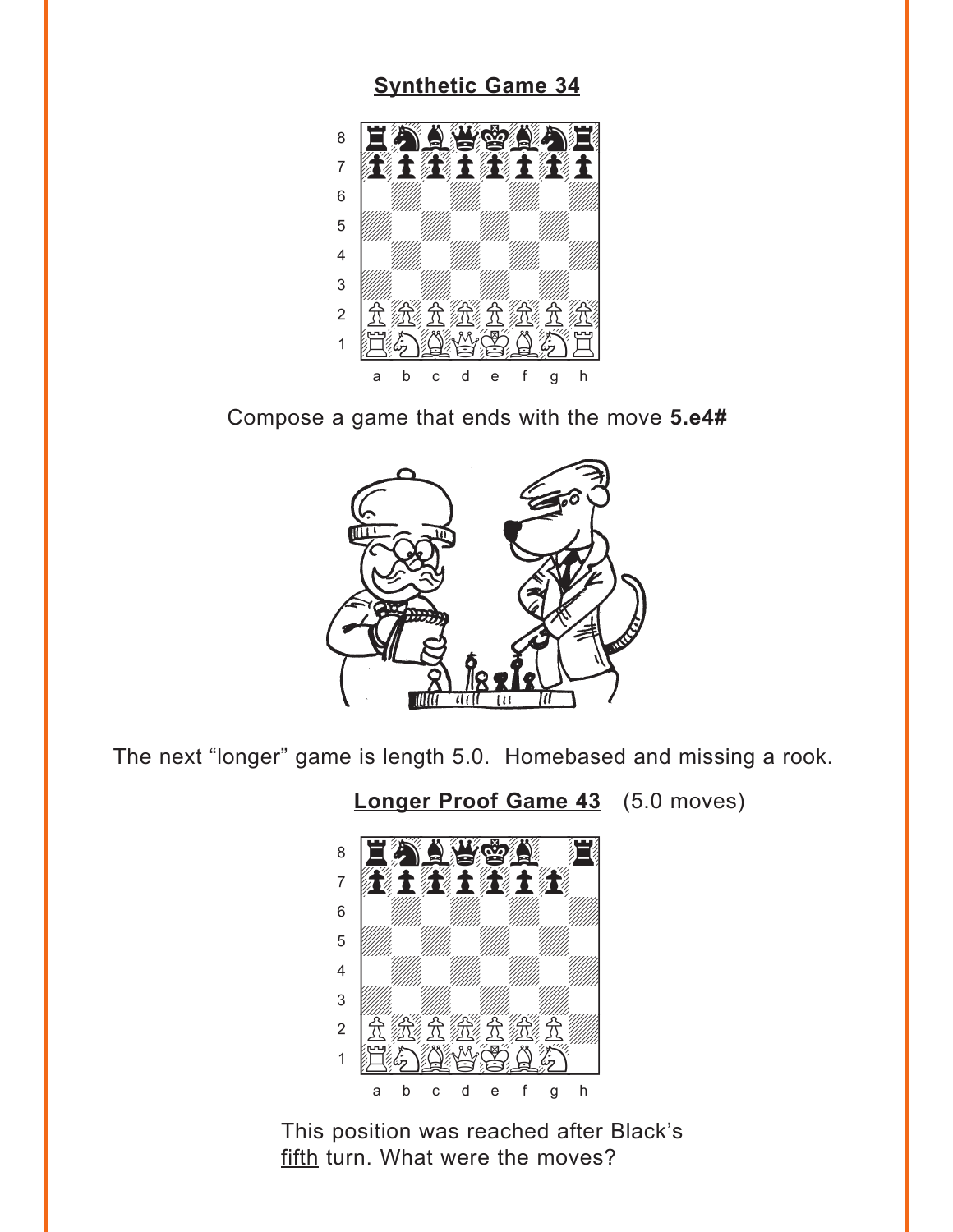## <span id="page-3-0"></span>PG SHOWCASE

The following proof games exceed the normal limits of solvability for most chess detectives. They are presented here, not as puzzles, but as artistic endeavours, demonstrating some of the compositional possibilities in this type of retro problem.



This showcase continues the *rookless homebase* theme of column 139 and incorporates the additional feature of *pronkin* pieces.

A *pronkin* is a promoted piece which moves to a square on its first rank that was originally occupied by a piece of the same type. For example, a promoted black rook moving to h8. Named for Ukrainian composer Dmitry Pronkin.



**[Longer Proof Game 44](#page-7-0)** (11.5 moves)

This position was reached after White's twelfth turn. What were the moves?

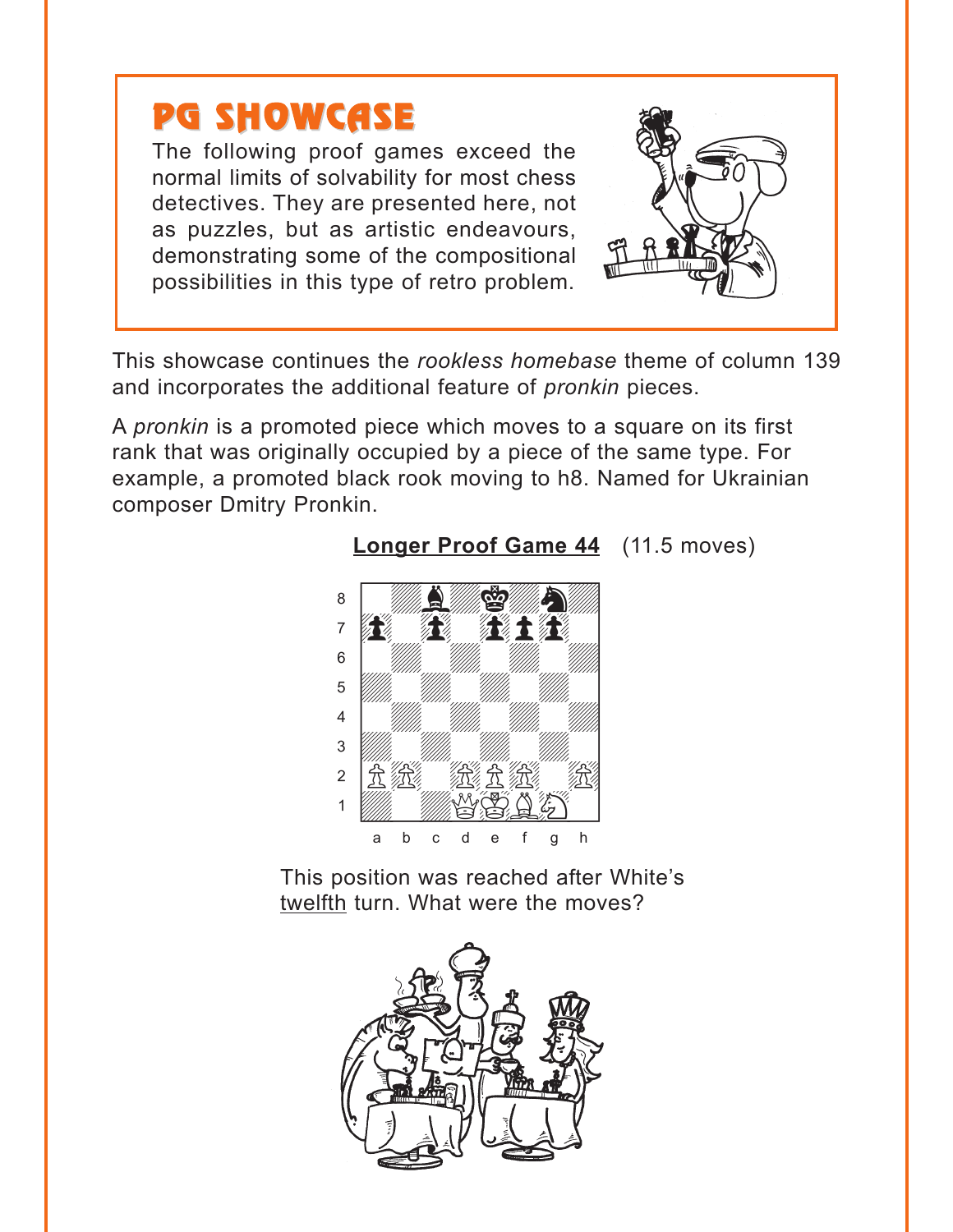<span id="page-4-0"></span>Each of the three showcase problems has a different kind of promoted piece. We started with a pronkin knight. You can guess what's next.



**[Longer Proof Game 45](#page-7-0)** (11.0 moves)

This position was reached after Black's eleventh turn. What were the moves?

The *Puzzling Side* archives are still under reconstruction and now 91% complete. Only twelve columns from Season 3 are missing. Once they are added, an index of puzzle types and composers will also be available.



This position was reached after Black's eleventh turn. What were the moves?

For more on this theme and *The Unusual Case of the Six Move Pronkin*, see column 68.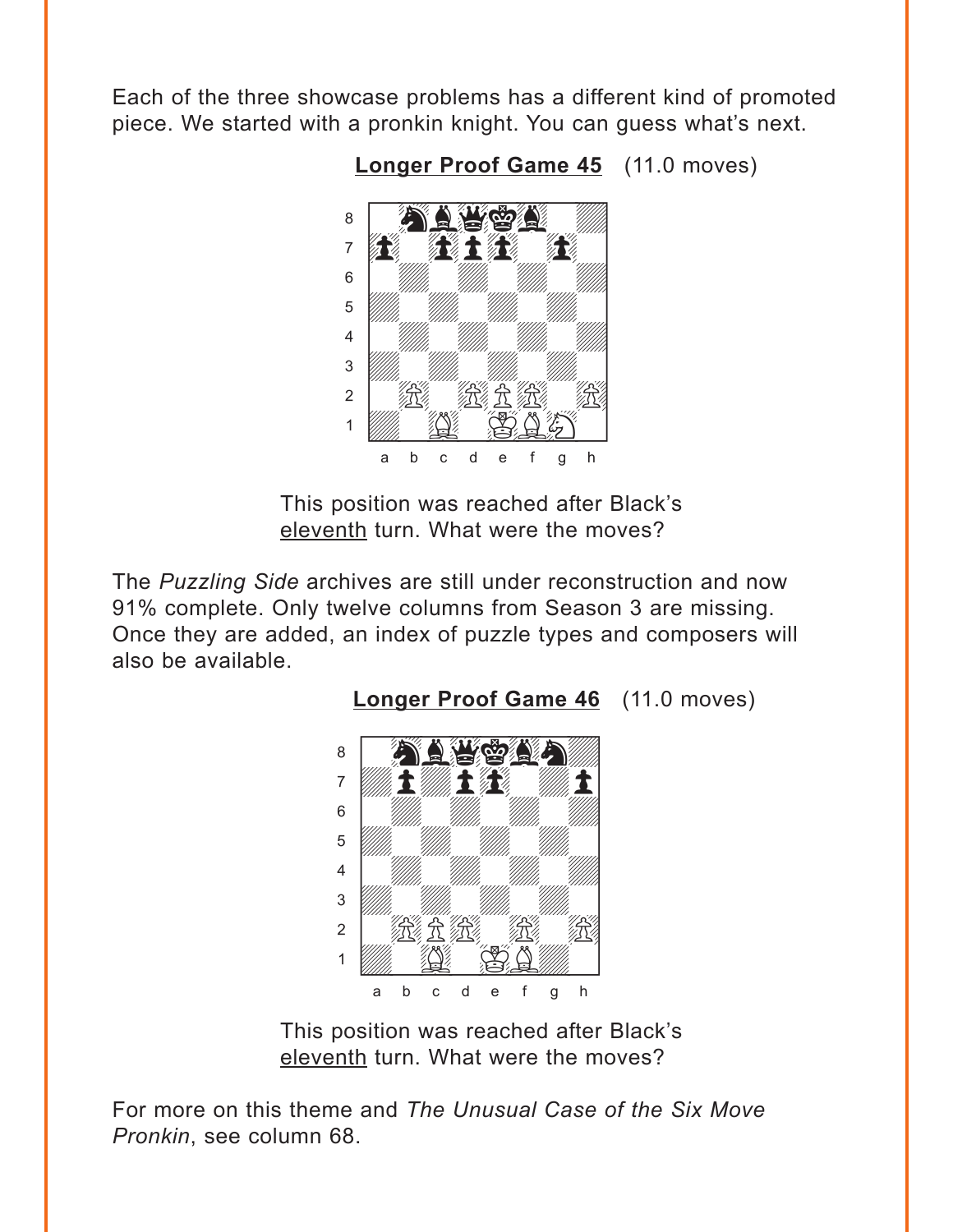## <span id="page-5-0"></span>**SOLUTIONS**

Except for proof game 72, all problems by J. Coakley, *Puzzling Side of Chess* (2017).

**PDF hyperlinks.** You can advance to the solution of any puzzle by clicking on the underlined title above the diagram. To return to the puzzle, click on the title above the solution diagram.

### **[Proof Game 72](#page-0-0)**

*reflection of* Ernest C. Mortimer (version by Andrey Frolkin) 1991 *Shortest Proof Games (by Gerd Wilts & Andrey Frolkin)*



1.Nc3 d5 2.Nxd5 Nd7 3.Nxe7 Ndf6 4.Nxg8 Nxg8 Impostor knight on g8.

The original problem is discussed in detail in column 8 (puzzle 6b). The other eight homebase 4.0 proof games can be found in columns 38 (22ab), 46 (25ab), 64 (35), 77 (39), 88 (44), 139 (70).

> with the set of the set of the set of the set of the set of the set of the set of the set of the set of the set of the set of the set of the set of the set of the set of the set of the set of the set of the set of the set <u>a Eann World II</u> }}}}}}}<br>}}}**}**<br>}}}}}}  $\mathbf{s} = \mathbf{f} \mathbf{f}$  where  $\mathbf{f}$ 5 *VIII. VIII. VIII.* 4 | *William William William William William William William William William William William William William William William William William William William William William William William William William William William W*  $\frac{1}{2}$   $\frac{1}{2}$   $\frac{1}{2}$   $\frac{1}{2}$   $\frac{1}{2}$   $\frac{1}{2}$   $\frac{1}{2}$   $\frac{1}{2}$   $\frac{1}{2}$   $\frac{1}{2}$   $\frac{1}{2}$   $\frac{1}{2}$   $\frac{1}{2}$   $\frac{1}{2}$   $\frac{1}{2}$   $\frac{1}{2}$   $\frac{1}{2}$   $\frac{1}{2}$   $\frac{1}{2}$   $\frac{1}{2}$   $\frac{1}{2}$   $\frac{1}{2}$  2 |允 然 ///////允 (允 允  $\cdot$  EASE a b c d e f g h

**Proof Game 73**

1.c4 b5 2.Qb3 bxc4 3.Qb6 c3 4.dxc3 axb6

An English Opening gone awry.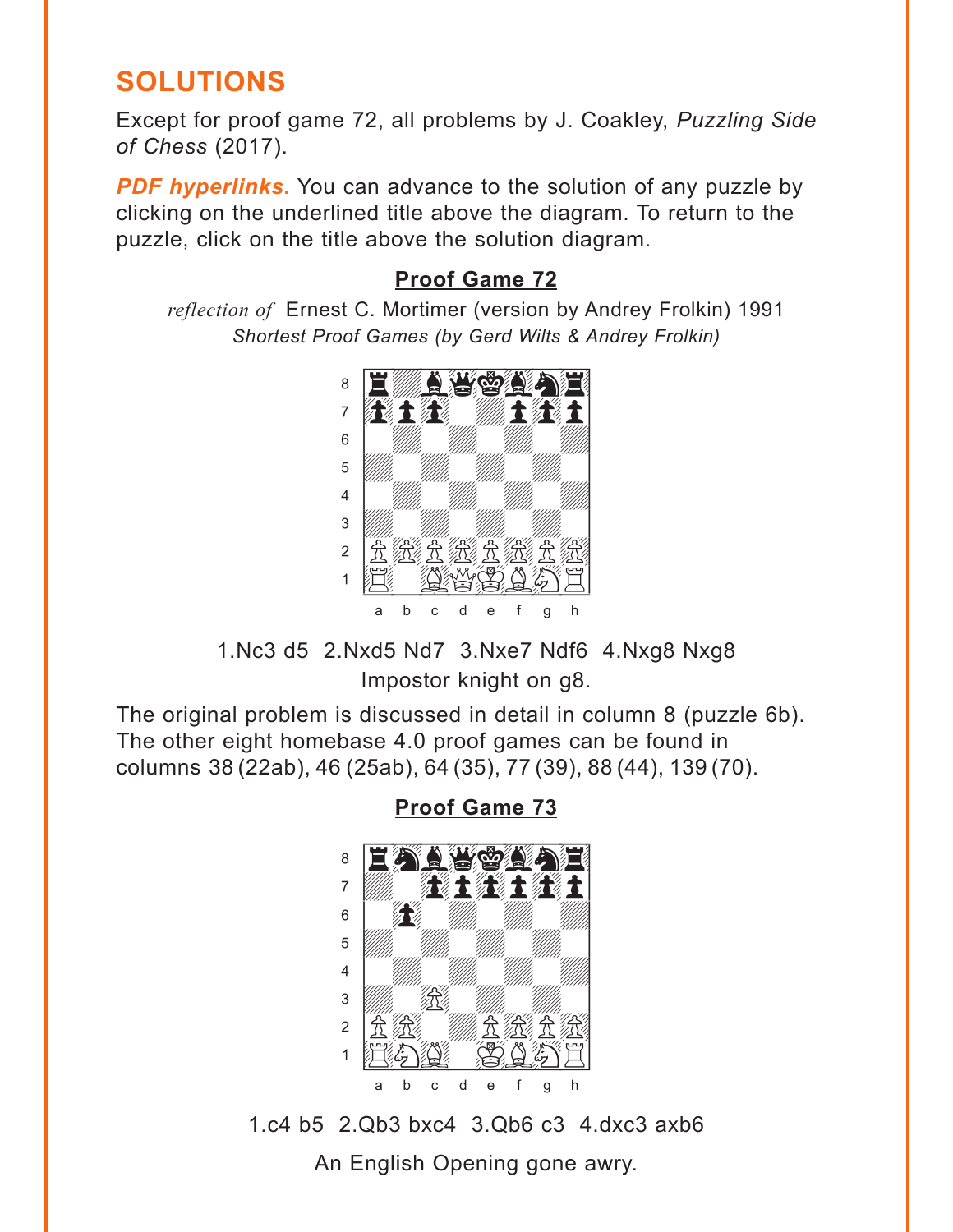#### **[Synthetic Game 34](#page-2-0)**

<span id="page-6-0"></span>

1.e3 e6 2.Qg4 Ke7 3.d3 Kf6 4.Qxg7+ Kf5 5.e4#

The first three white moves can be played in different orders.



1.h4 Nf6 2.h5 Nxh5 3.Rxh5 h6 4.Rxh6 Rg8 5.Rh8 Rxh8

A nifty shuffle by the black rook to g8 and back.

This puzzle was "composed" by me last year, sitting at a chessboard with wooden pieces. But I cannot claim credit.

In 2004, Canadian computer expert François Labelle published lists of all homebase proof games of length 4.0, 4.5, and 5.0 moves. They include 10, 41, and 116 games, respectively.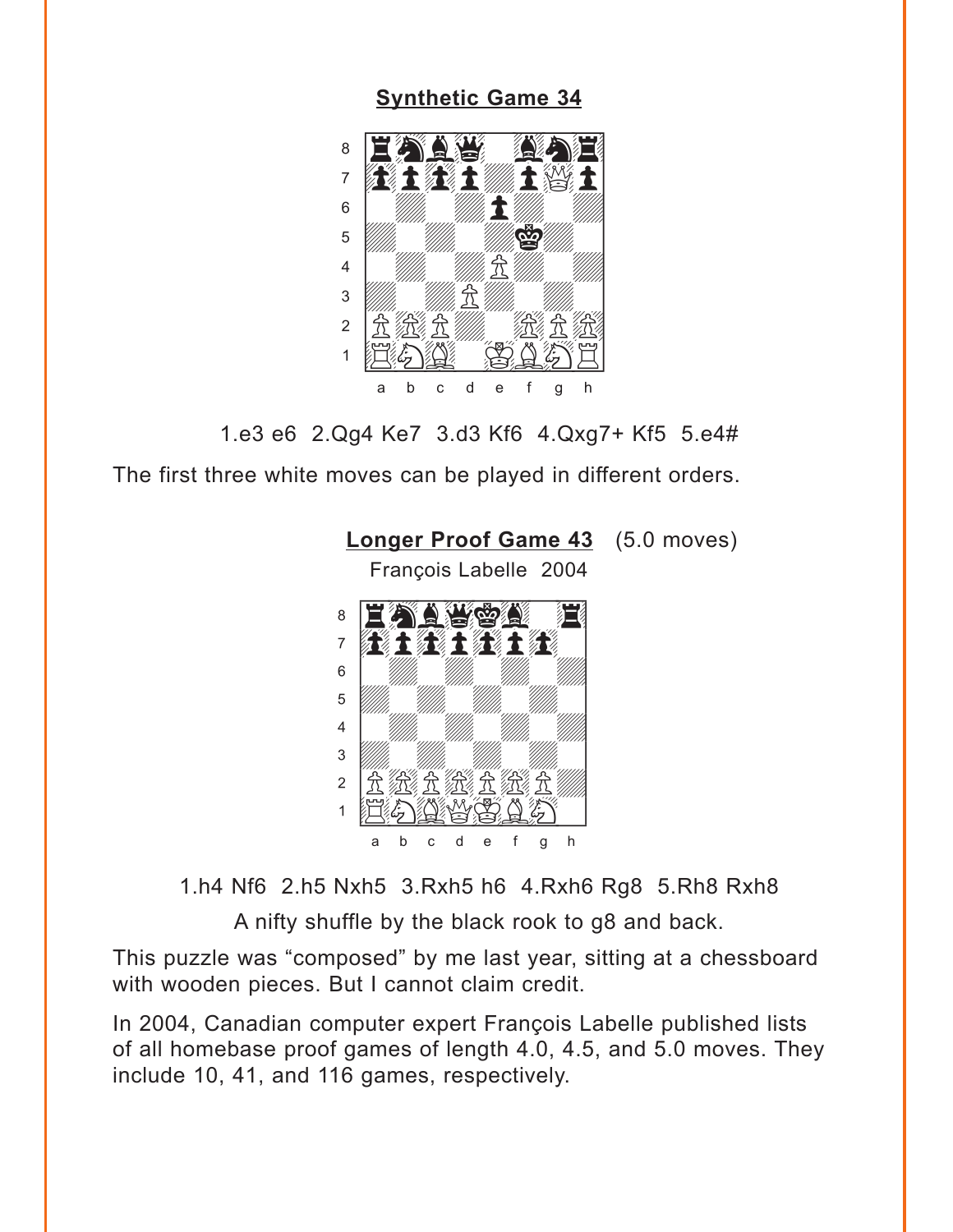<span id="page-7-0"></span>**[Longer Proof Game 44](#page-3-0)** (11.5 moves)



1.c4 d5 2.cxd5 Nc6 3.dxc6 Qd3 4.cxb7 Qxb1 5.bxa8=N Qxa1 6.Nb6 Qxc1 7.Nxd7 Qc6 8.Nxf8 Qxg2 9.Nxh7 Qxh1 10.Ng5 Rh3 11.N5xh3 Qxg1 12.Nxg1

All white moves by the heroic c-pawn, with a roundabout route for the promoted knight from a8 to g1.



**[Longer Proof Game 45](#page-4-0)** (11.0 moves)

1.c4 f5 2.Qc2 f4 3.Qxh7 f3 4.Qxh8 fxg2 5.Qxg8 gxh1=B 6.Qd5 Be4 7.Qxb7 Bxb1 8.Qxa8 Bxa2 9.Qxb7 Bxc4 10.Ra6 Bxa6 11.Qxc8 Bxc8

The black f-pawn gets the glory in this adventure. Pronkin bishop, with switchback capture on c8. That's what we call the *Orbán effect*. See column 3.